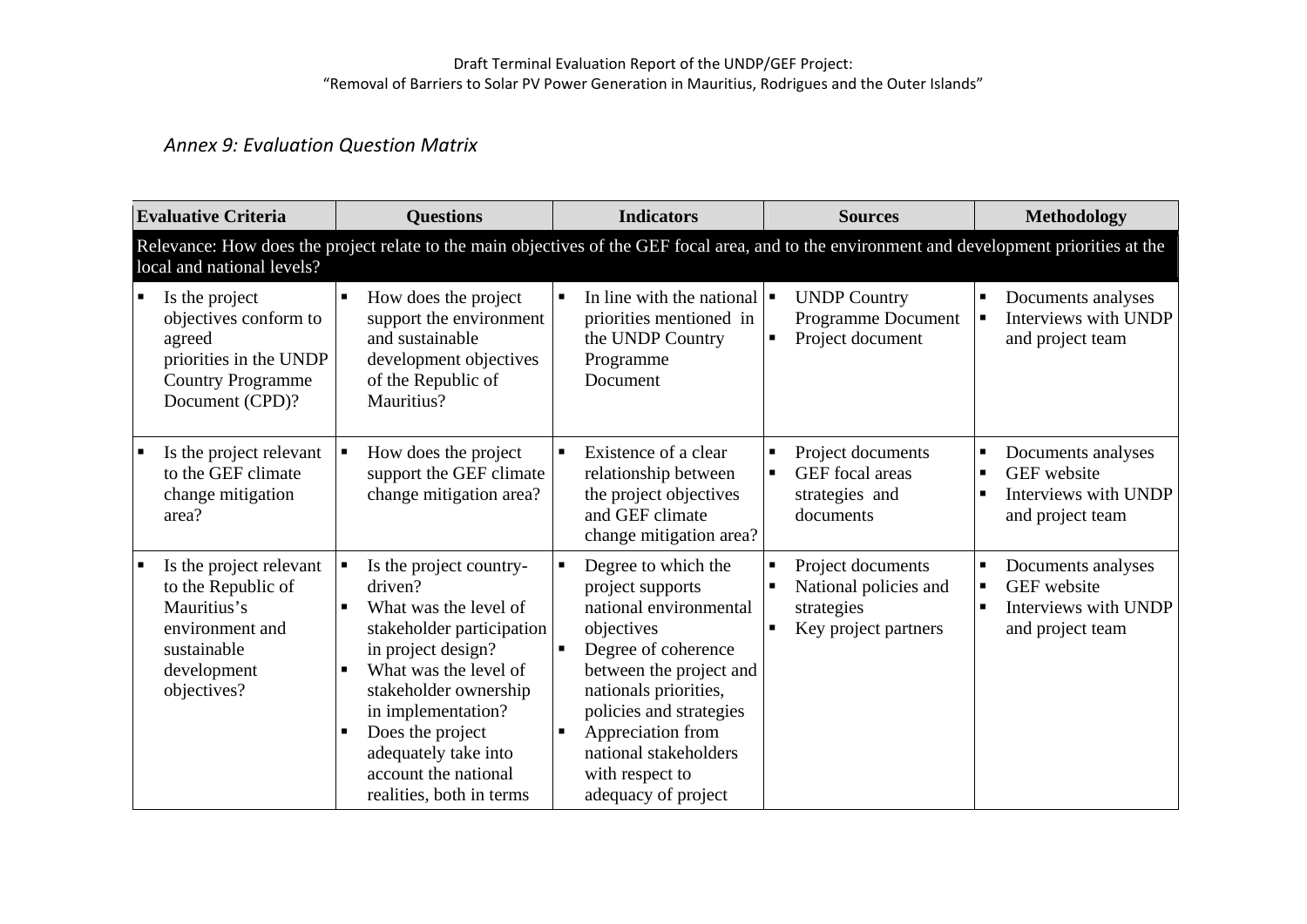|                                                                                          | of institutional and<br>policy framework in its<br>design and its<br>implementation?                                                                                                                                                                                                          | design and<br>implementation to<br>national realities and<br>existing capacities<br>Level of involvement<br>of government officials<br>and other partners in<br>the project design<br>process<br>Coherence between<br>needs expressed by<br>national stakeholders<br>and UNDP-GEF<br>criteria |                                                                             |                                                                                      |
|------------------------------------------------------------------------------------------|-----------------------------------------------------------------------------------------------------------------------------------------------------------------------------------------------------------------------------------------------------------------------------------------------|-----------------------------------------------------------------------------------------------------------------------------------------------------------------------------------------------------------------------------------------------------------------------------------------------|-----------------------------------------------------------------------------|--------------------------------------------------------------------------------------|
| Is the project<br>addressing the needs<br>of target beneficiaries<br>at the local level? | How does the project<br>٠<br>support the needs of<br>relevant stakeholders?<br>Has the implementation<br>of the project been<br>inclusive of all relevant<br>stakeholders?<br>Were local beneficiaries<br>and stakeholders<br>adequately involved in<br>project design and<br>implementation? | Strength of the link<br>between expected<br>results from the project<br>and the needs of<br>relevant stakeholders<br>Degree of involvement<br>$\blacksquare$<br>and inclusiveness of<br>stakeholders in project<br>design and<br>implementation                                               | Project partners and<br>stakeholders<br>Project documents<br>$\blacksquare$ | Document analysis<br>п<br>Interviews with<br>$\blacksquare$<br>relevant stakeholders |
| Is the project<br>internally coherent in<br>its design?                                  | Are there logical<br>linkages between<br>expected results of the<br>project (log frame) and<br>the project design (in<br>terms of project                                                                                                                                                     | of<br>coherence<br>Level<br>$\blacksquare$<br>project<br>between<br>results and $\blacksquare$<br>expected<br>project design internal<br>logic<br>Level<br>of<br>coherence                                                                                                                    | Program and project<br>documents<br>Key project<br>stakeholders             | Document analysis<br>$\blacksquare$<br>Key interviews<br>п                           |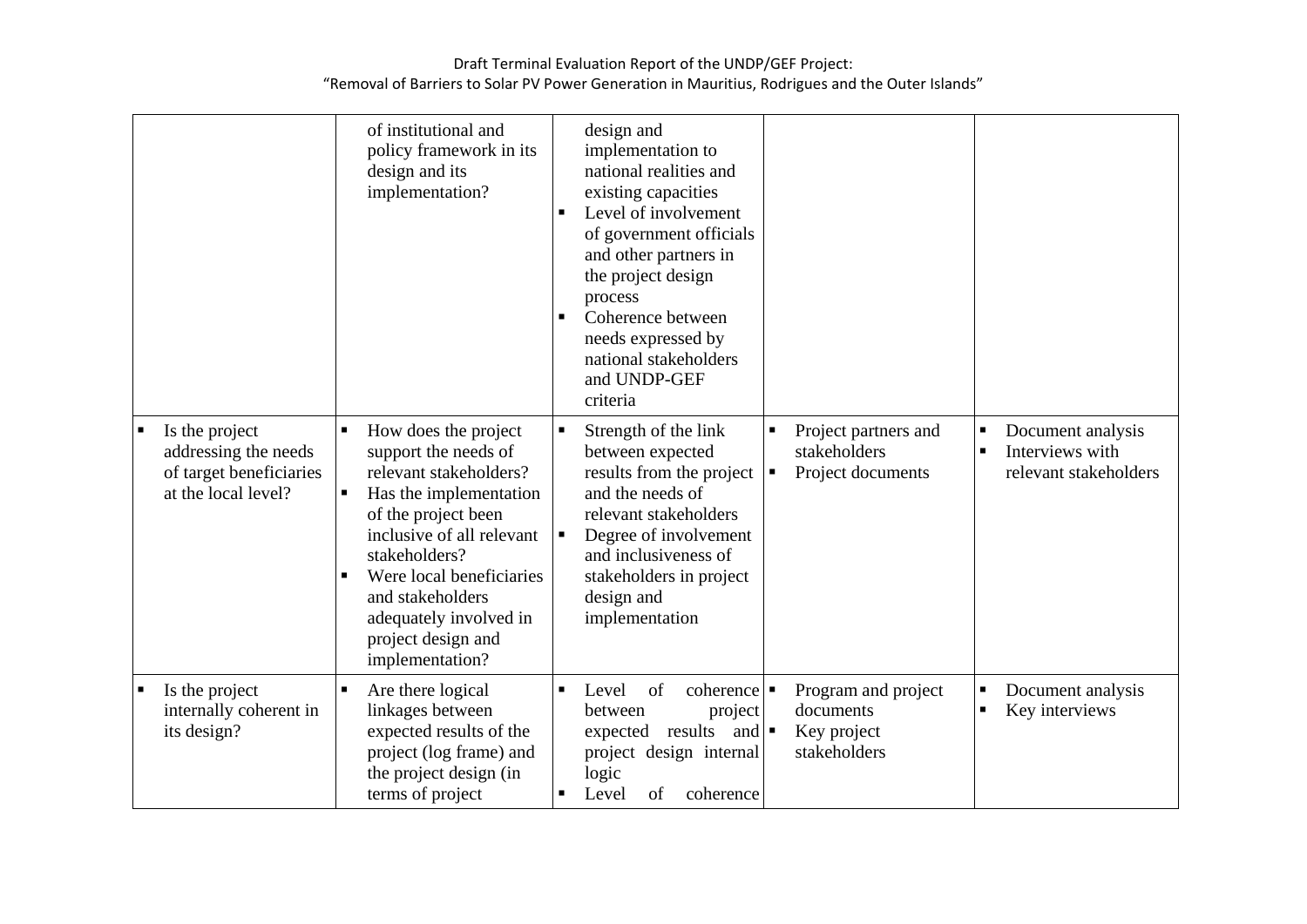|   |                                                                                         | п                   | components, choice of<br>partners, structure,<br>delivery mechanism,<br>scope, budget, use of<br>resources etc.)?<br>Is the length of the<br>project sufficient to<br>achieve Project<br>outcomes?<br>Whether gender issues<br>had been taken into<br>account in project design<br>and implementation and<br>in what way has the<br>project contributed to<br>greater consideration of<br>gender aspects, (i.e.<br>project team<br>composition, gender-<br>related aspects of<br>pollution impacts,<br>stakeholder outreach to<br>women's groups, etc). If | between project design<br>and<br>project<br>implementation<br>approach                                                        |                                                                                                                   |                     |                                                                                        |
|---|-----------------------------------------------------------------------------------------|---------------------|------------------------------------------------------------------------------------------------------------------------------------------------------------------------------------------------------------------------------------------------------------------------------------------------------------------------------------------------------------------------------------------------------------------------------------------------------------------------------------------------------------------------------------------------------------|-------------------------------------------------------------------------------------------------------------------------------|-------------------------------------------------------------------------------------------------------------------|---------------------|----------------------------------------------------------------------------------------|
|   |                                                                                         |                     | so, indicate how                                                                                                                                                                                                                                                                                                                                                                                                                                                                                                                                           |                                                                                                                               |                                                                                                                   |                     |                                                                                        |
| ٠ | How is the project<br>relevant with respect<br>to other donor-<br>supported activities? | $\blacksquare$<br>п | Does the GEF funding<br>support activities and<br>objectives not<br>addressed by other<br>donors?<br>How do GEF-funds<br>help to fill gaps (or give<br>additional stimulus)                                                                                                                                                                                                                                                                                                                                                                                | Degree to which<br>program was coherent<br>and complementary to<br>other donor<br>programming<br>nationally and<br>regionally | Documents from other<br>donor supported<br>activities<br>Other donor<br>п<br>representatives<br>Project documents | Е<br>$\blacksquare$ | Documents analyses<br>Interviews with<br>project partners and<br>relevant stakeholders |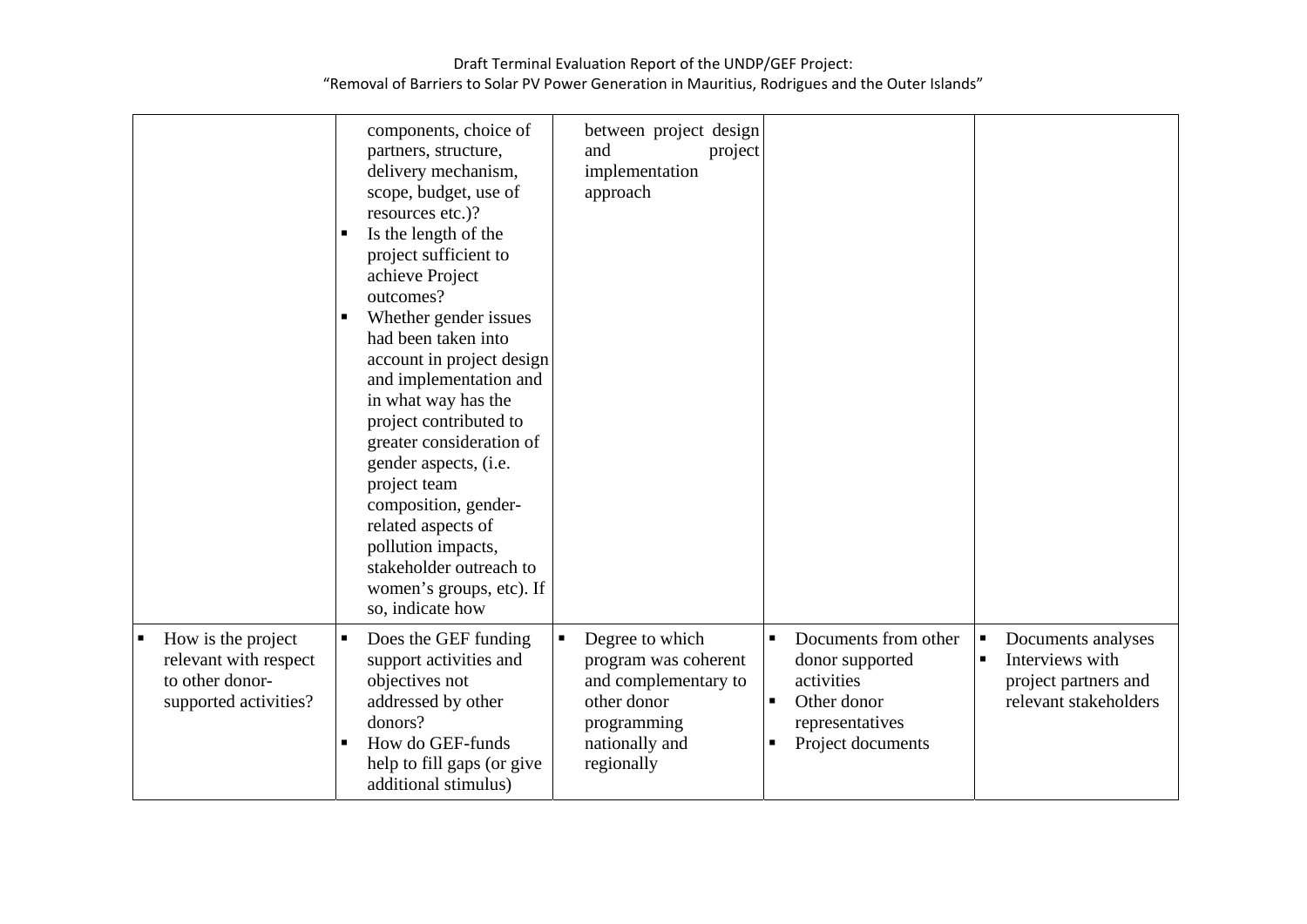|                                                                                                                    | that are necessary but<br>are not covered by<br>other donors?<br>Is there coordination<br>$\blacksquare$<br>and complementarity<br>between donors?                                                                                                                                  |                                                                                                                                                                                                                                  |                                                                                                                                                                                        |                                                                                                        |
|--------------------------------------------------------------------------------------------------------------------|-------------------------------------------------------------------------------------------------------------------------------------------------------------------------------------------------------------------------------------------------------------------------------------|----------------------------------------------------------------------------------------------------------------------------------------------------------------------------------------------------------------------------------|----------------------------------------------------------------------------------------------------------------------------------------------------------------------------------------|--------------------------------------------------------------------------------------------------------|
| Does the project<br>provide relevant<br>lessons and<br>experiences for other<br>similar projects in the<br>future? | Has the experience of<br>$\blacksquare$<br>the project provided<br>relevant lessons for<br>other future projects<br>targeted at similar<br>objectives                                                                                                                               | $\blacksquare$                                                                                                                                                                                                                   | • Data collected<br>throughout evaluation                                                                                                                                              | • Data analysis                                                                                        |
| <b>Evaluative Criteria</b>                                                                                         | <b>Questions</b>                                                                                                                                                                                                                                                                    | <b>Indicators</b>                                                                                                                                                                                                                | <b>Sources</b>                                                                                                                                                                         | Methodology                                                                                            |
|                                                                                                                    | Effectiveness: To what extent have the expected outcomes and objectives of the project been achieved?                                                                                                                                                                               |                                                                                                                                                                                                                                  |                                                                                                                                                                                        |                                                                                                        |
| Has the project been<br>effective in achieving<br>the expected outcomes<br>and objectives?                         | Has the project been<br>$\blacksquare$<br>effective in achieving its<br>expected outcomes?                                                                                                                                                                                          | See<br>indicators<br>in<br>$document \nightharpoonup$<br>project<br>results framework and<br>log frame                                                                                                                           | Project documents<br>$\blacksquare$<br>Project<br>and $\blacksquare$<br>team<br>relevant stakeholders<br>Data reported in project $\blacksquare$<br>annual<br>and quarterly<br>reports | Documents analysis<br>Е<br>Interviews with project<br>team<br>Interviews with<br>relevant stakeholders |
| How is risk and risk<br>mitigation being<br>managed?                                                               | How well are risks,<br>$\blacksquare$<br>assumptions and impact<br>drivers being managed?<br>What was the quality of<br>п<br>risk mitigation strategies<br>developed? Were these<br>sufficient?<br>Are there clear strategies<br>٠<br>for risk mitigation<br>related with long-term | Completeness of risk<br>$\blacksquare$<br>identification and<br>assumptions during<br>project planning and<br>design<br>Quality of existing<br>information systems in<br>place to identify<br>emerging risks and<br>other issues | Project documents<br>п<br>UNDP, project team,<br>and relevant<br>stakeholders                                                                                                          | • Document analysis<br>$\blacksquare$ Interviews                                                       |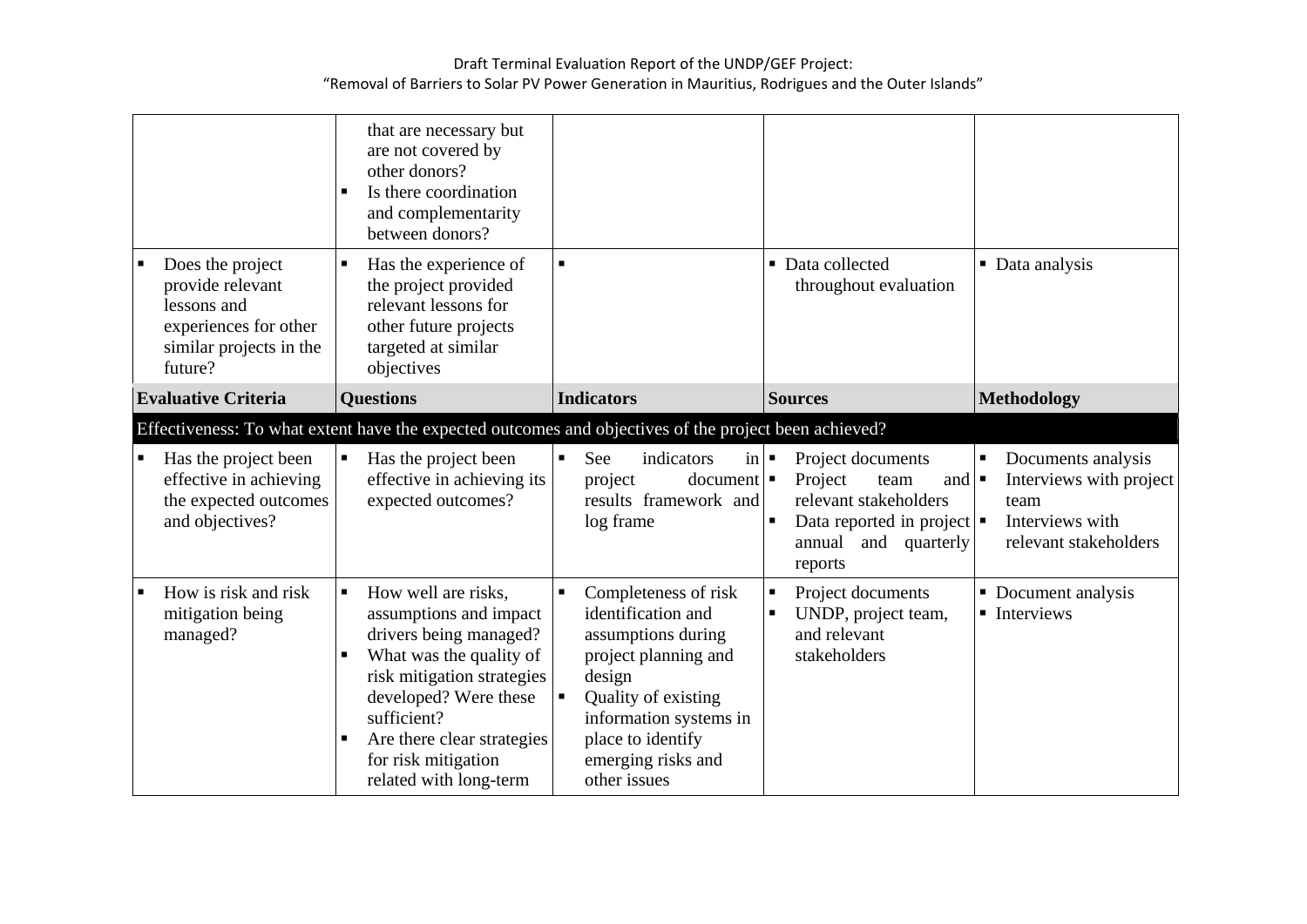|                                                                                                         | sustainability of the<br>project?                                                                                                                                                                                                                                                                                                                                                             | Quality of risk<br>٠<br>mitigations strategies<br>developed and followed                                                                                                                                                                                                                                                   |                                                               |                                         |
|---------------------------------------------------------------------------------------------------------|-----------------------------------------------------------------------------------------------------------------------------------------------------------------------------------------------------------------------------------------------------------------------------------------------------------------------------------------------------------------------------------------------|----------------------------------------------------------------------------------------------------------------------------------------------------------------------------------------------------------------------------------------------------------------------------------------------------------------------------|---------------------------------------------------------------|-----------------------------------------|
| What lessons can be<br>drawn regarding<br>effectiveness for other<br>similar projects in the<br>future? | What lessons have been<br>$\blacksquare$<br>learned from the project<br>regarding achievement<br>of outcomes?<br>What changes could<br>have been made (if any)<br>to the design of the<br>project in order to<br>improve the<br>achievement of the<br>project's expected<br>results?                                                                                                          |                                                                                                                                                                                                                                                                                                                            | Data collected<br>Throughout evaluation                       | • Data analysis                         |
| <b>Evaluative Criteria</b>                                                                              | <b>Questions</b>                                                                                                                                                                                                                                                                                                                                                                              | <b>Indicators</b>                                                                                                                                                                                                                                                                                                          | <b>Sources</b>                                                | <b>Methodology</b>                      |
|                                                                                                         | Efficiency: Was the project implemented efficiently, in-line with international and national norms and standards?                                                                                                                                                                                                                                                                             |                                                                                                                                                                                                                                                                                                                            |                                                               |                                         |
| Was project support<br>provided in an<br>efficient way?                                                 | Was adaptive<br>$\blacksquare$<br>management used or<br>needed to ensure<br>efficient resource use?<br>Did the project logical<br>framework and work<br>plans and any changes<br>made to them use as<br>management tools<br>during implementation?<br>Were the accounting and $\vert \bullet \vert$<br>$\blacksquare$<br>financial systems in<br>place adequate for<br>project management and | Availability and quality<br>of financial and<br>progress reports<br>Timeliness and<br>$\blacksquare$<br>adequacy of reporting<br>provided<br>Level of discrepancy<br>between planned and<br>utilized financial<br>expenditures<br>Planned vs. actual<br>funds leveraged<br>Cost in view of results<br>achieved compared to | • Project documents And<br>evaluations<br>• UNDP Project team | • Document analysis<br>■ Key interviews |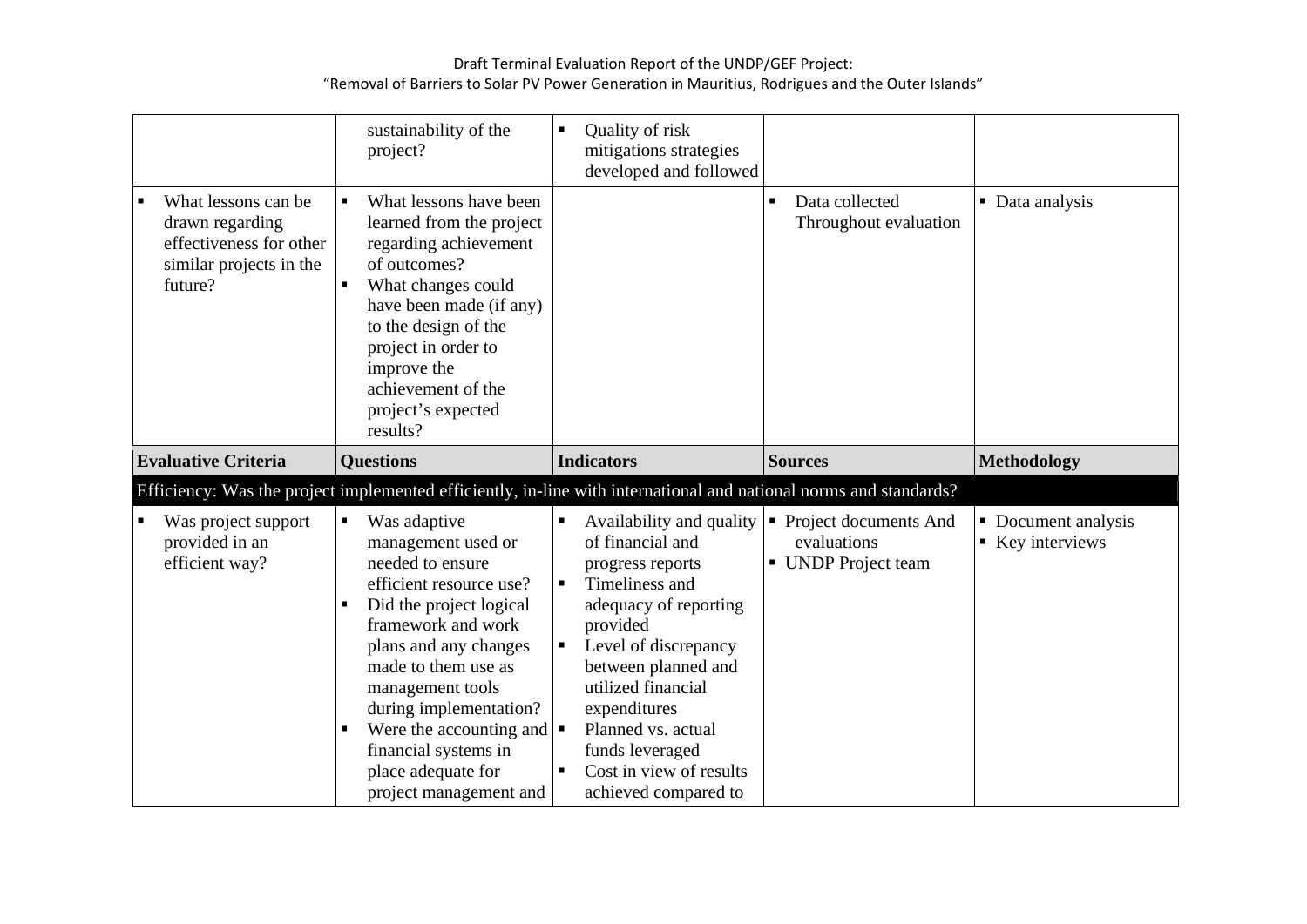|                                  | producing accurate and<br>timely financial<br>information?<br>Were progress reports<br>produced accurately,<br>timely and responded to<br>reporting requirements<br>including adaptive<br>management changes?<br>Was project<br>$\blacksquare$<br>implementation as cost<br>effective as originally<br>proposed (planned vs.<br>actual)<br>Did the leveraging of<br>funds (cofinancing)<br>happen as planned?<br>Were financial resources<br>utilized efficiently?<br>Could financial<br>resources have been<br>used more efficiently?<br>Was procurement<br>carried out in a manner<br>making efficient use of<br>project resources?<br>How was results-based<br>management used<br>during project<br>implementation? | costs of similar projects<br>from other<br>organizations<br>п<br>Adequacy of project<br>choices in view of<br>existing context,<br>infrastructure and cost<br>Quality of results-based<br>management reporting<br>(progress reporting,<br>monitoring and<br>evaluation)<br>Occurrence of change<br>٠<br>in project design/<br>implementation<br>approach (i.e.<br>restructuring) when<br>needed to improve<br>project efficiency<br>Cost associated with<br>delivery mechanism<br>and management<br>structure compare to<br>alternatives |                                        |                                     |
|----------------------------------|------------------------------------------------------------------------------------------------------------------------------------------------------------------------------------------------------------------------------------------------------------------------------------------------------------------------------------------------------------------------------------------------------------------------------------------------------------------------------------------------------------------------------------------------------------------------------------------------------------------------------------------------------------------------------------------------------------------------|------------------------------------------------------------------------------------------------------------------------------------------------------------------------------------------------------------------------------------------------------------------------------------------------------------------------------------------------------------------------------------------------------------------------------------------------------------------------------------------------------------------------------------------|----------------------------------------|-------------------------------------|
| How efficient are<br>partnership | To what extent<br>٠<br>partnerships/linkages                                                                                                                                                                                                                                                                                                                                                                                                                                                                                                                                                                                                                                                                           | Specific activities<br>conducted to support                                                                                                                                                                                                                                                                                                                                                                                                                                                                                              | • Project documents and<br>evaluations | • Document analysis<br>• Interviews |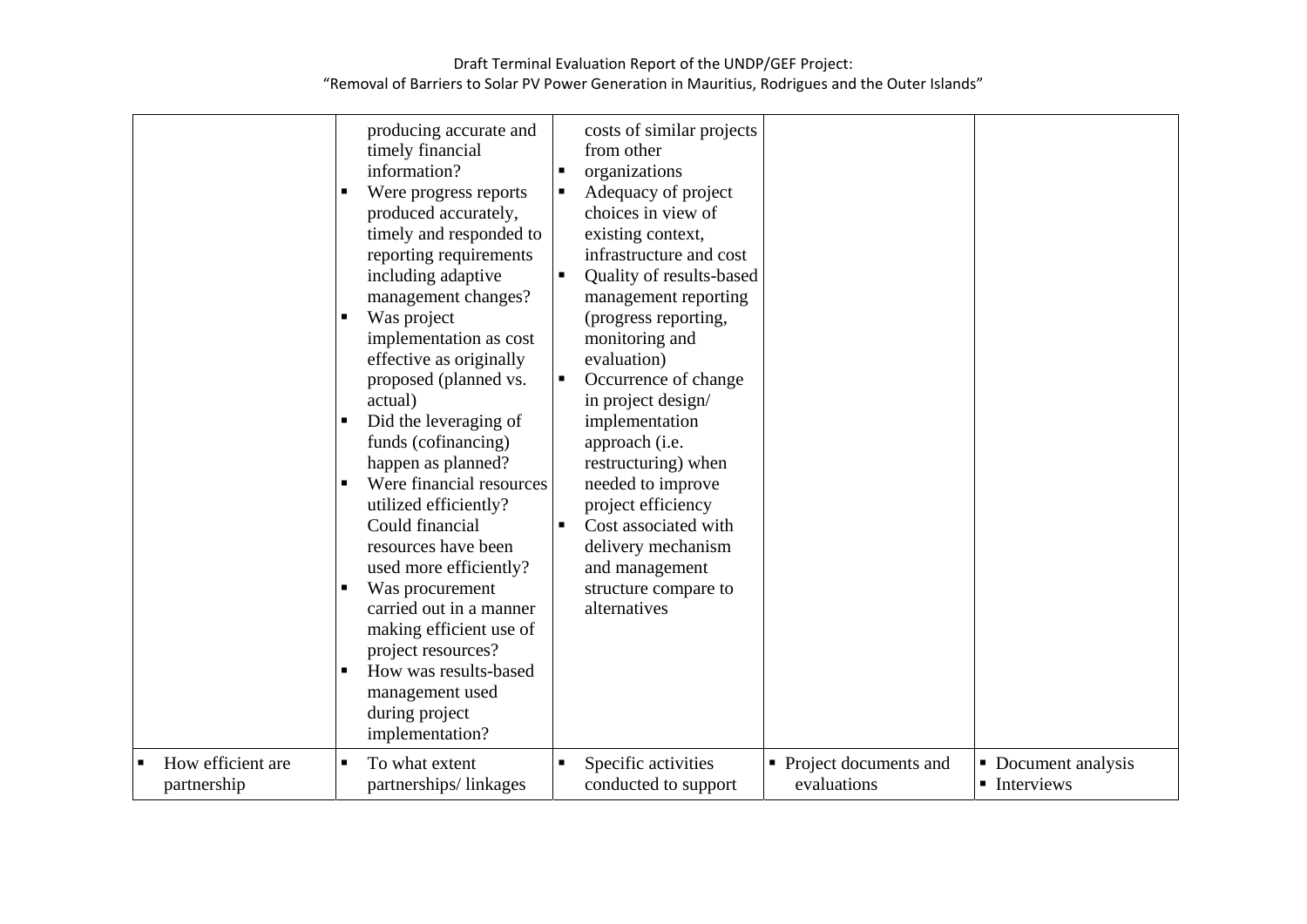| arrangements for the<br>project?                                               | between institutions/<br>organizations were<br>encouraged and<br>supported?<br>Which<br>partnerships/linkages<br>were facilitated? Which<br>ones can be considered<br>sustainable?<br>What was the level of<br>п<br>efficiency of<br>cooperation and<br>collaboration<br>arrangements?<br>Which methods were<br>п<br>successful or not and<br>why?                                                                     | the development<br>of cooperative<br>arrangements between<br>partners,<br>Examples of supported<br>partnerships<br>Evidence that particular<br>partnerships/linkages<br>will be sustained<br>Types/quality of<br>п<br>partnership cooperation<br>methods utilized | • Project partners and<br>relevant stakeholders                                                                 |                                                          |
|--------------------------------------------------------------------------------|------------------------------------------------------------------------------------------------------------------------------------------------------------------------------------------------------------------------------------------------------------------------------------------------------------------------------------------------------------------------------------------------------------------------|-------------------------------------------------------------------------------------------------------------------------------------------------------------------------------------------------------------------------------------------------------------------|-----------------------------------------------------------------------------------------------------------------|----------------------------------------------------------|
| Did the project<br>efficiently utilize local<br>capacity in<br>implementation? | Was an appropriate<br>$\blacksquare$<br>balance struck between<br>utilization of<br>international expertise as<br>well as local capacity?<br>Did the project take into $\vert \bullet \vert$<br>$\blacksquare$<br>account local capacity in<br>design and<br>implementation of the<br>project?<br>Was there an effective<br>п<br>collaboration between<br>institutions responsible<br>for implementing the<br>project? | Proportion of expertise<br>utilized from<br>international experts<br>compared to national<br>experts<br>Number/quality of<br>analyses done to assess<br>local capacity potential<br>and absorptive capacity                                                       | Project documents and<br>evaluations<br><b>UNDP</b><br>$\blacksquare$<br><b>Beneficiaries</b><br>$\blacksquare$ | Document analysis<br><b>Interviews</b><br>$\blacksquare$ |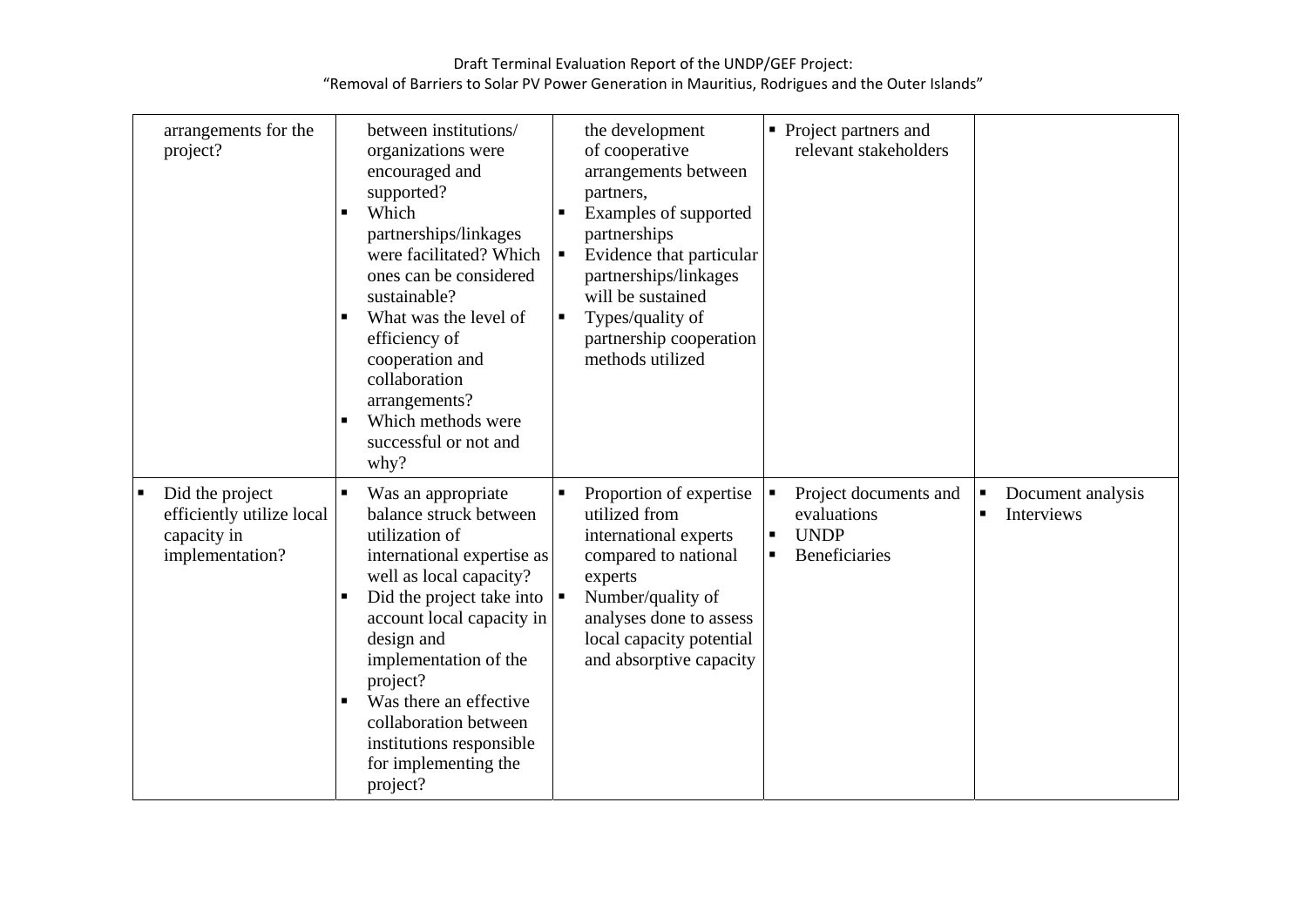| What lessons can be<br>drawn regarding<br>efficiency for other<br>similar projects in the<br>future? | $\blacksquare$<br>п              | What lessons can be<br>learnt from the project<br>regarding efficiency?<br>How could the project<br>have more efficiently<br>carried out<br>implementation (in<br>terms of management<br>structures and<br>procedures, partnerships<br>arrangements etc)?<br>What changes could<br>have been made (if any)<br>to the project in order to<br>improve its efficiency? |                |                                                                                                                                                                                                                                   |   | Data collected<br>п<br>throughout<br>evaluation                                                                                                     |                     | • Data analysis                                                                                   |
|------------------------------------------------------------------------------------------------------|----------------------------------|---------------------------------------------------------------------------------------------------------------------------------------------------------------------------------------------------------------------------------------------------------------------------------------------------------------------------------------------------------------------|----------------|-----------------------------------------------------------------------------------------------------------------------------------------------------------------------------------------------------------------------------------|---|-----------------------------------------------------------------------------------------------------------------------------------------------------|---------------------|---------------------------------------------------------------------------------------------------|
| Has the project been<br>effective in achieving<br>the expected outcomes<br>and objectives?           | $\blacksquare$                   | Has the project been<br>effective in achieving its<br>expected outcomes?                                                                                                                                                                                                                                                                                            |                | See indicators in<br>project document<br>results framework and<br>log frame                                                                                                                                                       |   | Project documents<br>Project team and<br>relevant stakeholders<br>Data reported in project $\vert \bullet \vert$<br>annual and quarterly<br>reports | $\blacksquare$<br>Е | Documents analysis<br>Interviews with project<br>team<br>Interviews with<br>relevant stakeholders |
| How is risk and risk<br>mitigation being<br>managed?                                                 | $\blacksquare$<br>$\blacksquare$ | How well are risks,<br>assumptions and impact<br>drivers being managed?<br>What was the quality of<br>risk mitigation strategies<br>developed? Were these<br>sufficient?<br>Are there clear strategies<br>for risk mitigation<br>related with long-term<br>sustainability of the                                                                                    | $\blacksquare$ | Completeness of risk<br>identification and<br>assumptions during<br>project planning and<br>design<br>Quality of existing<br>information systems in<br>place to identify<br>emerging risks and<br>other issues<br>Quality of risk | п | Project documents<br>UNDP, project team,<br>and relevant<br>stakeholders                                                                            | п<br>$\blacksquare$ | Document analysis<br>Interviews                                                                   |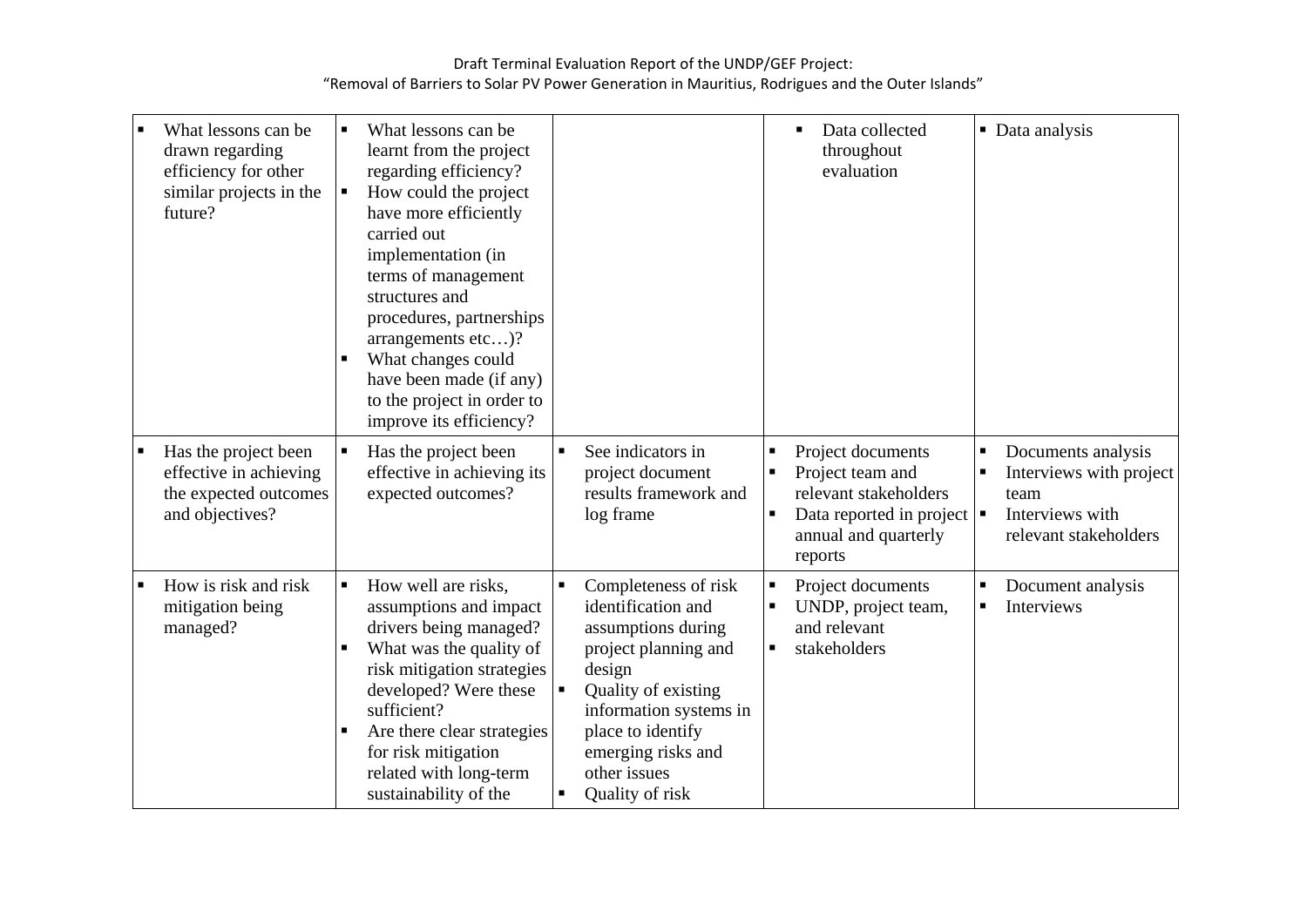|                                                                                                                                                | project                                                                                                                                                                                                                                                                              | mitigations strategies<br>developed and followed                                                                                   |                                                              |                                                               |  |  |  |
|------------------------------------------------------------------------------------------------------------------------------------------------|--------------------------------------------------------------------------------------------------------------------------------------------------------------------------------------------------------------------------------------------------------------------------------------|------------------------------------------------------------------------------------------------------------------------------------|--------------------------------------------------------------|---------------------------------------------------------------|--|--|--|
| What lessons can be<br>drawn regarding<br>effectiveness for other<br>similar projects in the<br>future?                                        | What lessons have been<br>$\blacksquare$<br>learned from the project<br>regarding achievement<br>of outcomes?<br>What changes could<br>have been made (if any)<br>to the design of the<br>project in order to<br>improve the<br>achievement of the<br>project's expected<br>results? |                                                                                                                                    | Data collected<br>$\blacksquare$<br>throughout<br>evaluation | Data analysis                                                 |  |  |  |
| <b>Evaluative Criteria</b>                                                                                                                     | <b>Questions</b>                                                                                                                                                                                                                                                                     | <b>Indicators</b>                                                                                                                  | <b>Sources</b>                                               | <b>Methodology</b>                                            |  |  |  |
| Sustainability: To what extent are there financial, institutional, social-economic, and/or environmental risks to sustaining long-term project |                                                                                                                                                                                                                                                                                      |                                                                                                                                    |                                                              |                                                               |  |  |  |
| results?                                                                                                                                       |                                                                                                                                                                                                                                                                                      |                                                                                                                                    |                                                              |                                                               |  |  |  |
| Is the Project<br>financially<br>sustainable?                                                                                                  | Are there financial risks<br>that may jeopardize the<br>sustainability of project<br>outcomes?<br>What is the likelihood of<br>financial and economic<br>resources not being<br>available once GEF<br>grant assistance ends?                                                         | The likely ability of an<br>intervention to continue<br>to deliver benefits for<br>an extended period of<br>time after completion. | UNDP, project team,<br>and relevant<br>stakeholders          | Document analysis<br>п<br><b>Interviews</b><br>$\blacksquare$ |  |  |  |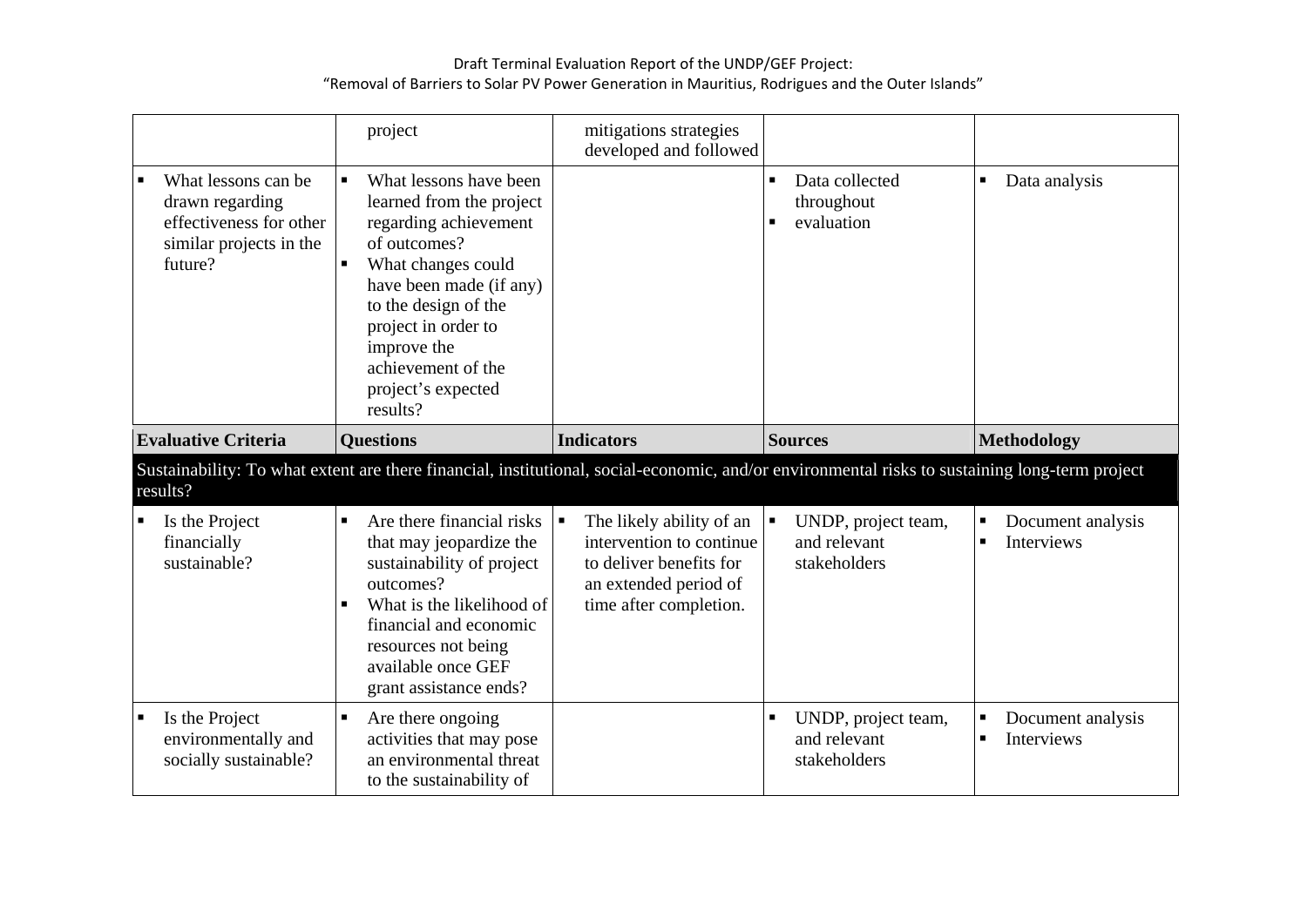|                                                                 | project outcomes?                                                                                                                                                                                                                                                                                                                                                                                                                                                                                                       |                   |                                                                       |                                                                     |
|-----------------------------------------------------------------|-------------------------------------------------------------------------------------------------------------------------------------------------------------------------------------------------------------------------------------------------------------------------------------------------------------------------------------------------------------------------------------------------------------------------------------------------------------------------------------------------------------------------|-------------------|-----------------------------------------------------------------------|---------------------------------------------------------------------|
| To what extent the<br>stakeholders will<br>sustain the project? | $\blacksquare$<br>Are there social or<br>political risks that may<br>threaten the<br>sustainability of project<br>outcomes?                                                                                                                                                                                                                                                                                                                                                                                             |                   | UNDP, project team,<br>$\blacksquare$<br>and relevant<br>stakeholders | Document analysis<br>$\blacksquare$<br>Interviews<br>$\blacksquare$ |
|                                                                 | What is the risk for<br>п<br>instance that the level of<br>stakeholder ownership<br>(including ownership by<br>governments and other<br>key stakeholders) will be<br>insufficient to allow for<br>the project<br>outcomes/benefits to be<br>sustained?<br>Do the various key<br>٠<br>stakeholders see that it is<br>in their interest that<br>project benefits continue<br>to flow?<br>Is there sufficient<br>$\blacksquare$<br>public/stakeholder<br>awareness in support of<br>the project's long-term<br>objectives? |                   |                                                                       |                                                                     |
| <b>Evaluative Criteria</b>                                      | <b>Questions</b>                                                                                                                                                                                                                                                                                                                                                                                                                                                                                                        | <b>Indicators</b> | <b>Sources</b>                                                        | <b>Methodology</b>                                                  |